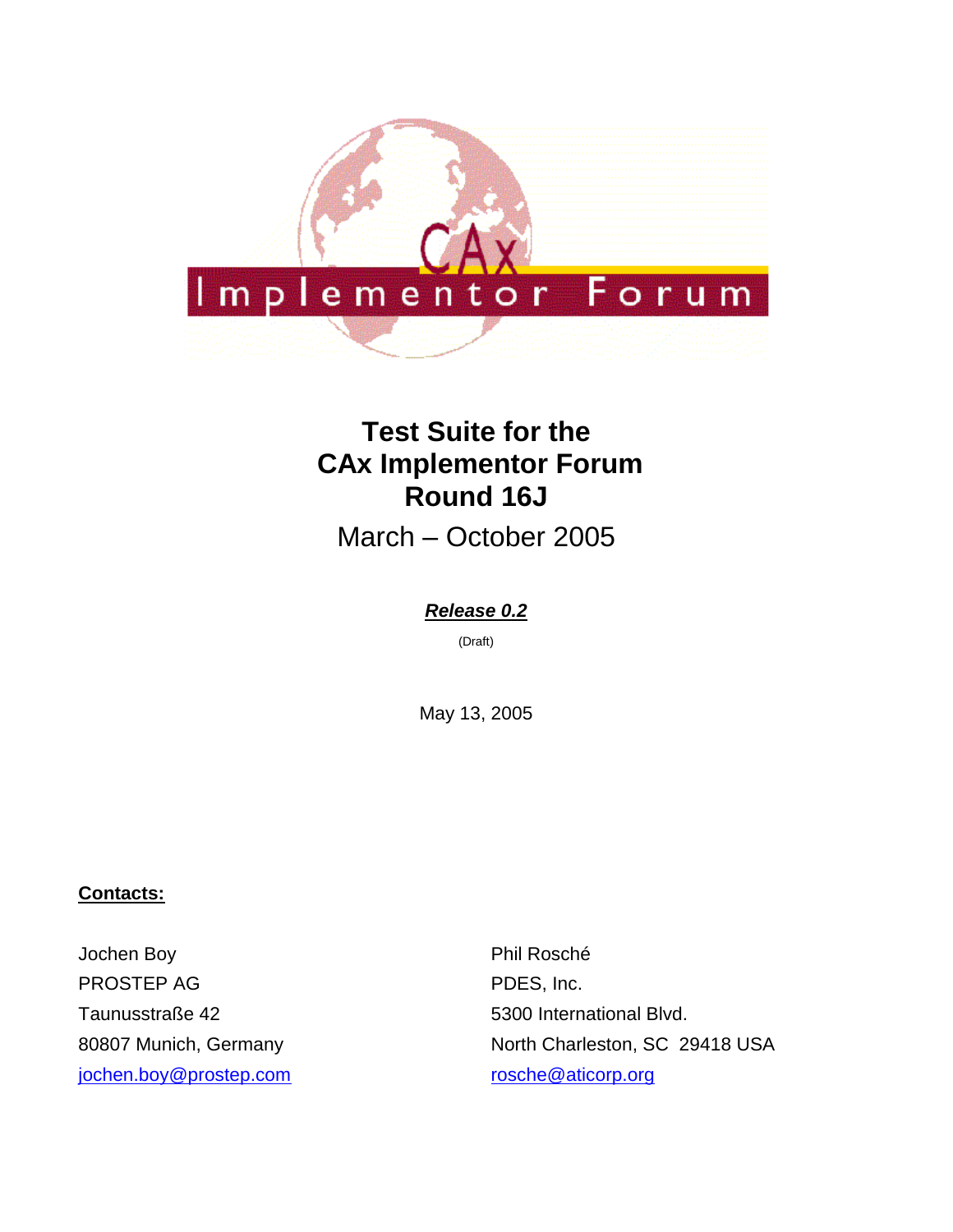### **Contents:**

| 1.0     |
|---------|
| 1.1     |
| 1.2     |
| 1.3     |
| 1.4     |
| 2.0     |
| 2.1     |
| 2.1.1   |
| 2.1.2   |
| 2.1.3   |
| 2.1.3.1 |
| 2.1.3.2 |
| 2.2     |
| 2.2.1   |
| 2.2.2   |
| 2.2.3   |
| 2.2.3.1 |
| 2.3     |
| 2.3.1   |
| 2.3.2   |
| 2.3.3   |
| 2.3.3.1 |
| 2.4     |
| 2.4.1   |
| 2.4.2   |
| 2.4.3   |
| 2.4.3.1 |
| 2.4.3.2 |
| 2.5     |
| 2.5.1   |
| 2.6     |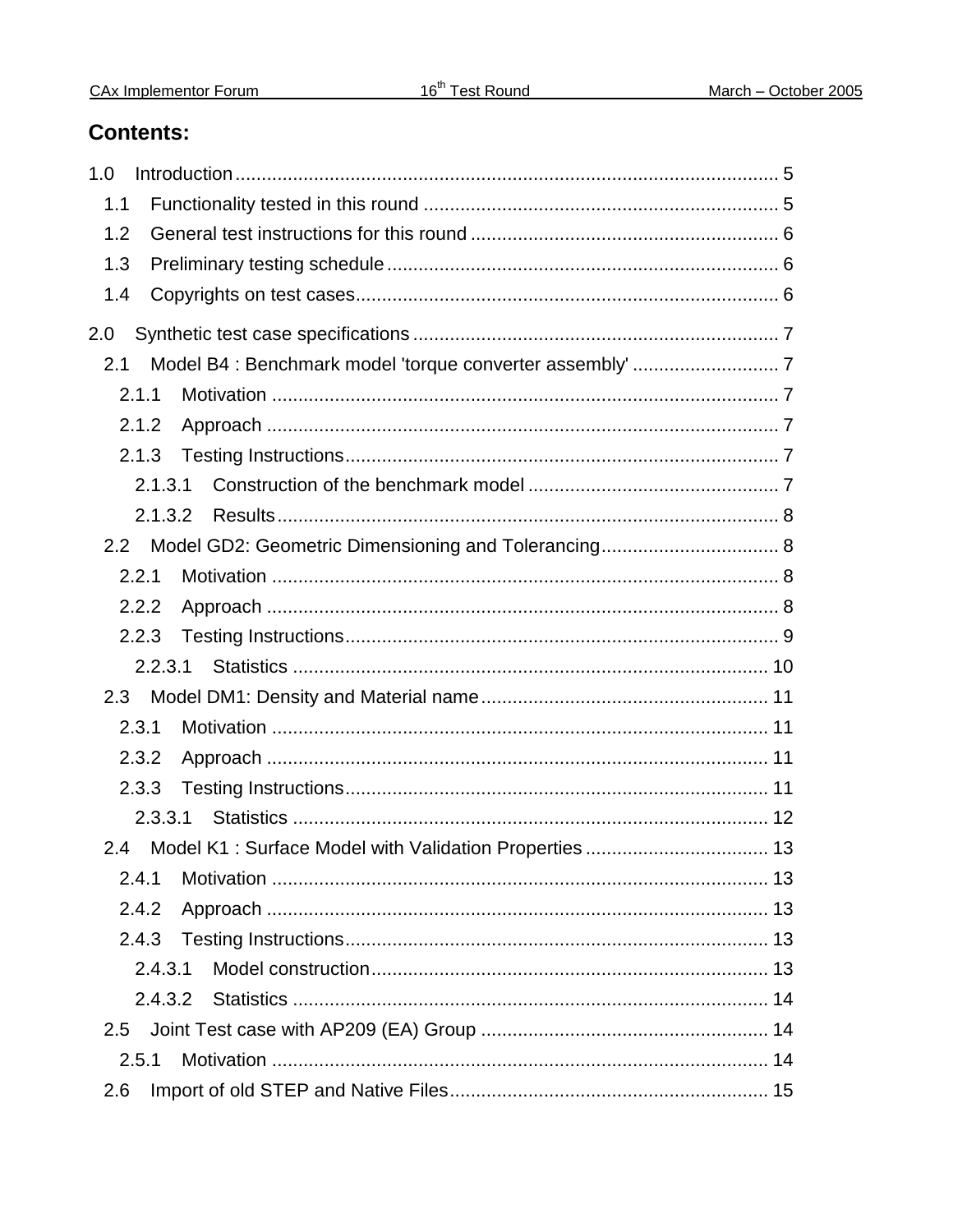|                  | $\frac{CAx}{x}$ Implementor Forum $16^{th}$ Test Round March – October 2005 |  |
|------------------|-----------------------------------------------------------------------------|--|
|                  |                                                                             |  |
|                  |                                                                             |  |
| 3.0 <sub>2</sub> |                                                                             |  |
| $\overline{31}$  |                                                                             |  |
|                  |                                                                             |  |
|                  |                                                                             |  |
|                  |                                                                             |  |
|                  |                                                                             |  |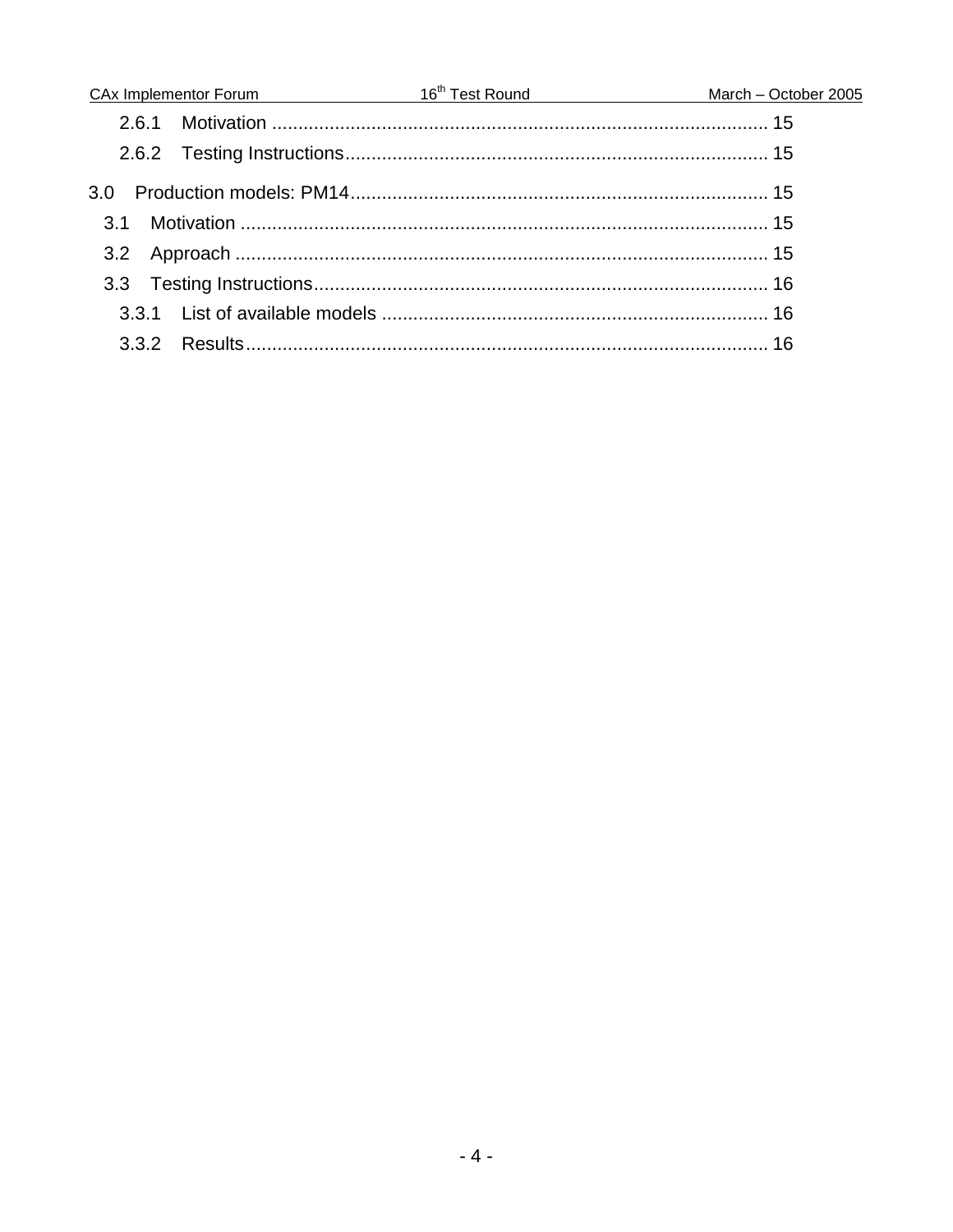## **1.0 Introduction**

This document describes the suite of test cases to be used for the sixteenth round of testing of the CAx Implementor Forum (CAx-IF). The CAx-IF is a joint testing forum organized by PDES, Inc. and the ProSTEP-iViP association. The test rounds of the CAx-IF concentrate primarily on testing the interoperability and conformance of STEP processors based on AP 203 and AP 214.

The test rounds in general combine testing of synthetic and production models. Production models will in most cases be provided by the member companies of the organizations PDES, Inc. and ProSTEP-iViP. When production models are not available from the member companies, "production-like" models will be solicited from the various CAx-IF participants.

This test suite includes synthetic models for testing the following capabilities: geometric and dimensional tolerances (GD&T), AP203 edition 2 migration, density and material names, AP209 interoperability, surface validation properties, and data exchange quality tracking.

Production models are provided for assemblies and piece parts. The basis for the production test cases is native CAD models. Each test case therefore originates from a single CAD system, and the set of test cases to be pre-processed (converted to STEP files) is unique for each CAD system. After pre-processing, the resulting STEP files are then to be imported/post-processed/read in by the rest of the participants.

### **1.1 Functionality tested in this round**

Functionality tested in this round relates to: solid geometry exchange, geometric dimensioning and tolerancing, AP203 edition 2 migration, density and material names, AP209 interoperability, surface validation properties, and data exchange quality tracking.

Solid geometry exchange aims for validation and improvement of the results of the  $8<sup>th</sup>$  Pro-STEP processor benchmark, using the same assembly. In addition to the basic STEP data transfer, all exchanges for this test case will be tracked by CADIQ in order to identify issues both within the model itself and during import / export of the STEP file.

Since a second edition of AP203 is now available, which shows significant differences in the data model compared to the first edition, extensive testing is needed to validate STEP data exchange with this new protocol.

The goal for GD&T is the ability to exchange tolerances for dimensions and geometry to drive downstream applications such as coordinate measuring and manufacturing.

The density and material names test case is designed to transfer these basic attributes using the "material as property" or "material as product" approach for informational uses between CAD systems.

AP209 interoperability testing focuses in ability to import geometry and the correct structure from AP209 files into AP203/AP214 processors, as well as transfer density and material information exported using the "material as product" approach to AP209 systems.

Surface Validation Properties are used to validate the exchange of surface models. They are a specific subset of the Geometric Validation Properties, and will be tested to validate the updated Recommended Practices for this functionality.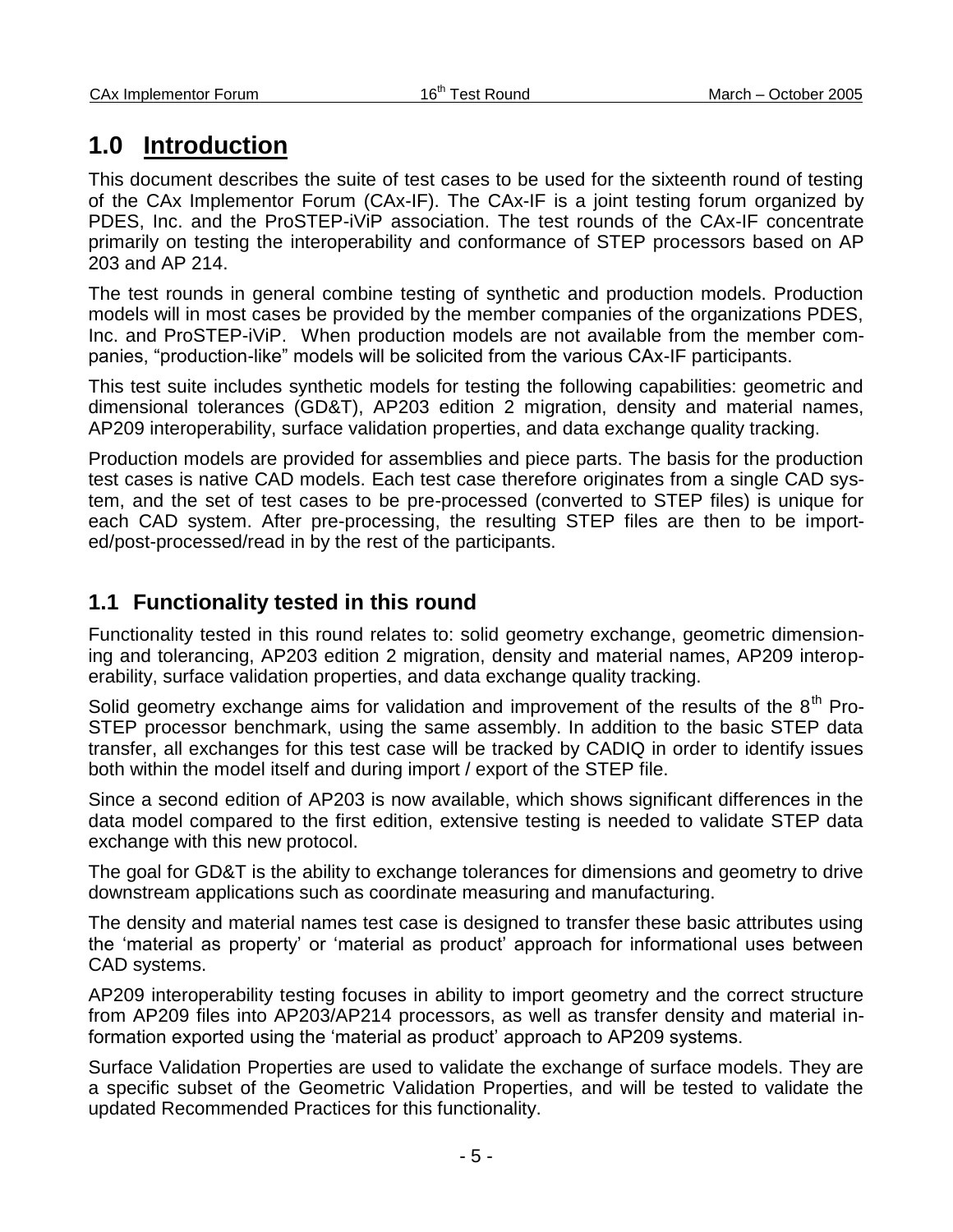CAx Implementor Forum 16<sup>th</sup> Test Round March – October 2005

In addition to synthetic models for the above capabilities, production models are included in this round of testing.

### **1.2 General test instructions for this round**

The general procedures for communication of models and statistics are outlined in a separate document 'General Testing Instructions'. The general instructions can be retrieved from CAx Implementor Forum web sites. The latest version is v1.4, dated December 2004.

### **1.3 Preliminary testing schedule**

| <b>Date</b>        | <b>Action</b>                                                     |
|--------------------|-------------------------------------------------------------------|
| May 4, 2005        | Test Suite available /                                            |
| (Wed)              | 1 <sup>st</sup> CAx Implementor Forum conference call             |
| <b>ASAP</b>        | <b>Production Models released</b>                                 |
| July 8 (Fri)       | Initial STEP files and native statistics due                      |
| July 29 (Fri)      | <b>STEP files and native statistics frozen</b>                    |
| September 1 (Tue)  | Target statistics due / 2 <sup>nd</sup> conference call           |
| September 30 (Fri) | <b>Target statistics frozen</b>                                   |
| October 11 (Tue)   | Pre-release of final statistics / 3 <sup>rd</sup> conference call |
| October 18 (Tue)   | <b>Review meeting for test round</b>                              |
| October 19 – 20    | <b>CAx Implementor Forum meeting,</b>                             |
| (Wed – Thu)        | <b>Munich, Germany</b>                                            |

### **1.4 Copyrights on test cases**

Not all of the production test cases which were provided by the PDES, Inc. and ProSTEP-iViP member companies are fully released for any purpose. The least common denominator is that the test cases can be freely distributed among the ProSTEP-iViP / PDES, Inc. Round Table participants and can be used for any purposes that are related to CAx-IF testing (i.e. testing, documentation of testing efforts), as long as a reference to the originating company is made.

The test cases must not be used for any purposes other than the CAx-IF testing or outside of PDES, Inc. and ProSTEP-iViP.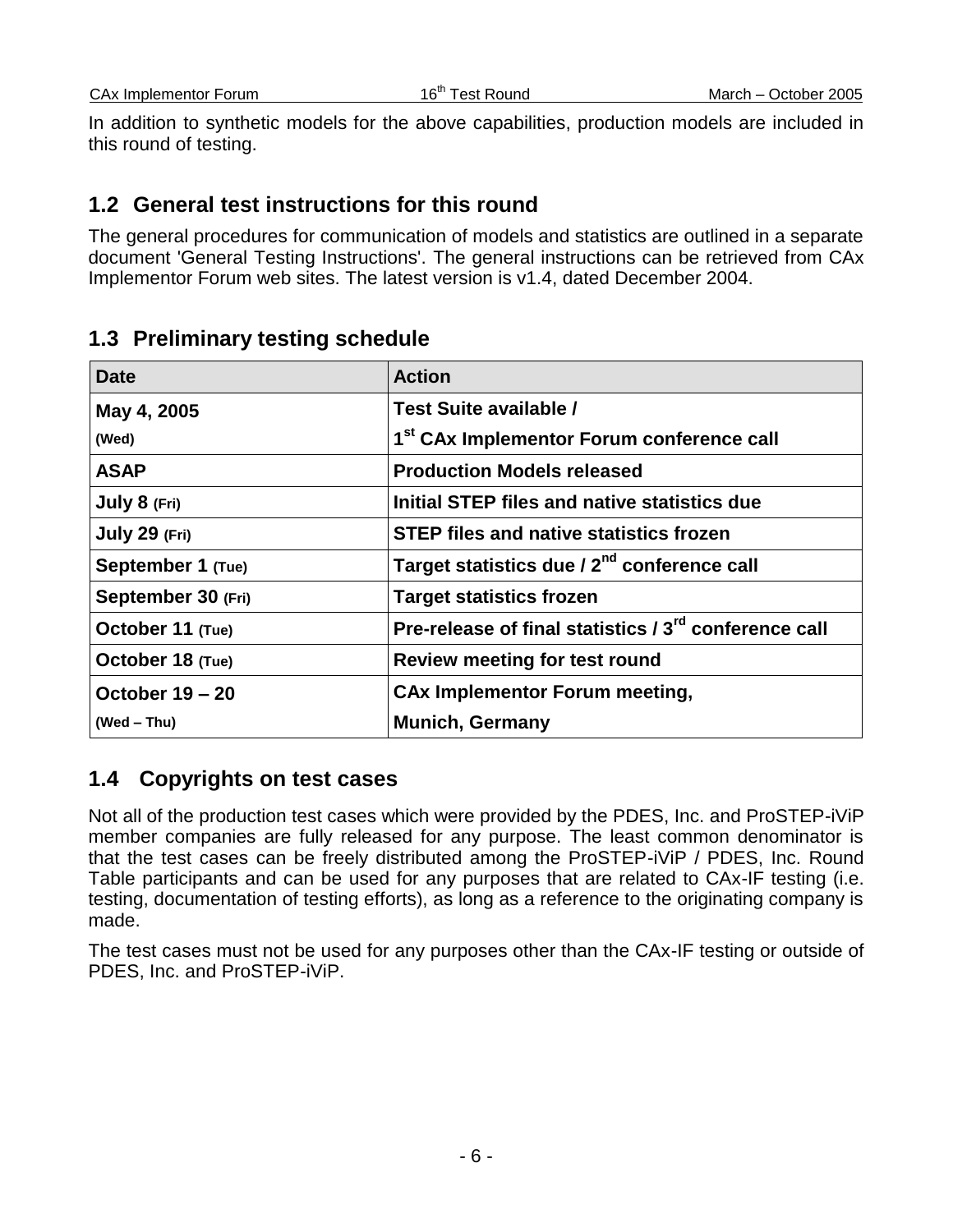## **2.0 Synthetic test case specifications**

### **2.1 Model B4 : Benchmark model 'torque converter assembly'**

#### **2.1.1 Motivation**

After testing the torque converter housing in Rounds 12J to 15J, and resolving the majority of issues found in the 8<sup>th</sup> ProSTEP iViP Benchmark, the new focus of this test case is the data quality tracking for an assembly.

Therefore, in addition to the STEP files, the native models from both the source and the target system will be collected and analyzed using the "CADIQ" tool.

#### **2.1.2 Approach**

No new capability involved.

#### **2.1.3 Testing Instructions**

The assembly should be exported as a single STEP file in either AP214-IS or AP203e2 format.

#### **2.1.3.1 Construction of the benchmark model**



*Figure 1: Exploded view of the B4 model (torque converter assembly)*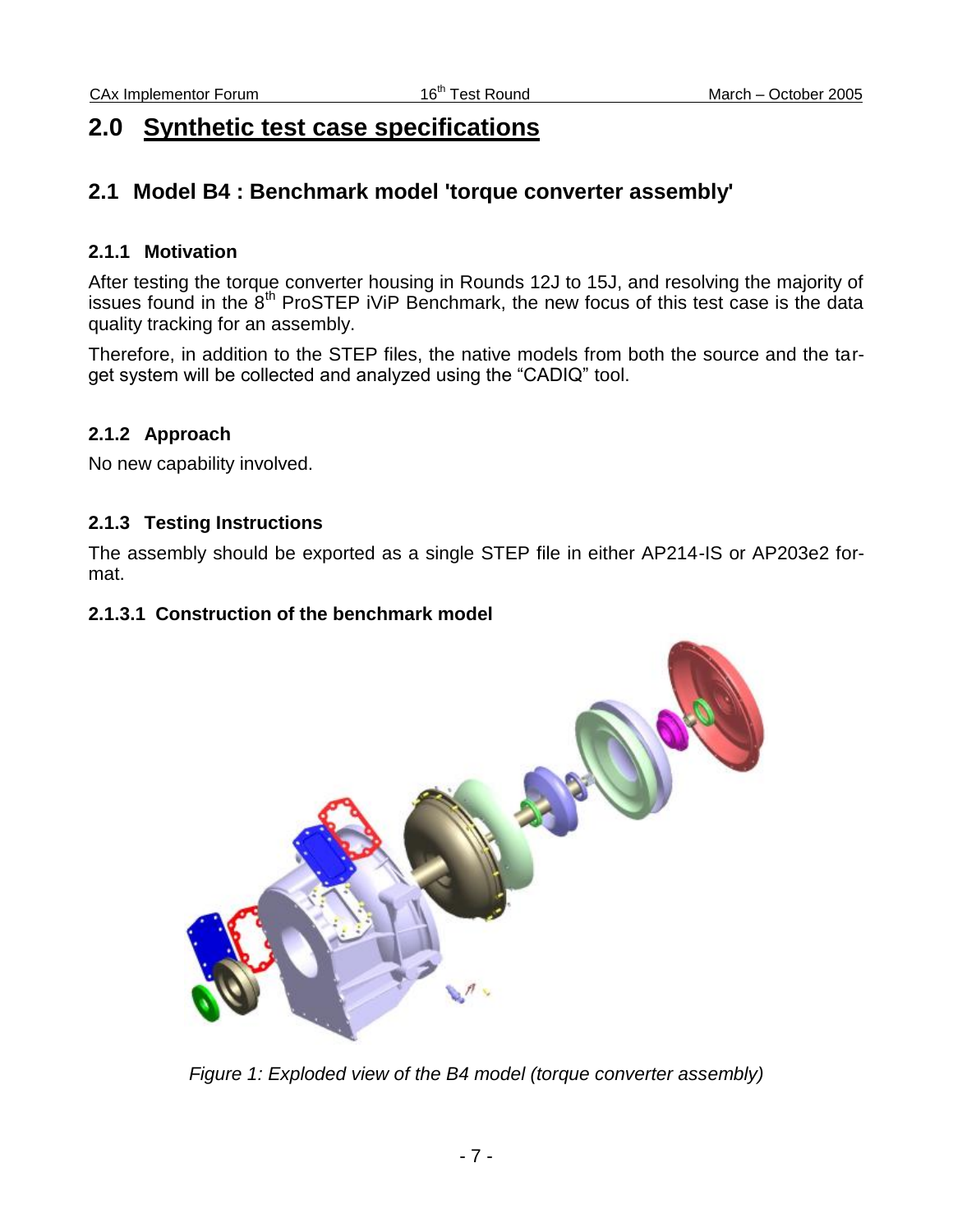| <b>CAx Implementor Forum</b> |  |
|------------------------------|--|
|                              |  |

Those vendors who participated in the ProSTEP iViP benchmark should re-use the torque converter assembly model which has been constructed for that purpose.

If vendors who wish to participate in this test but do not have a native model of the assembly, please contact [jochen.boy@prostep.com](mailto:jochen.boy@prostep.com) for modeling instructions.

#### **2.1.3.2 Results**

For each STEP file imported for the B4 model, vendors need to submit at least one of the following:

 The native model from their system created by importing the STEP file. This is required for an end-to-end analysis of the data exchange with the "CADIQ" tool. The file name should clearly point out the source system which created the STEP file.

If the resulting native model is submitted, no .CSV needs to be provided, since the results calculation can be done by CADIQ.

| model      | b4                                                                |
|------------|-------------------------------------------------------------------|
| system_n   | Native system code                                                |
| system_t   | Target system code (for native statistics use 'stp' for system_t) |
| lunit      | Units                                                             |
| volume     | Total volume of all solids                                        |
| larea      | Total surface area                                                |
| cx, cy, cz | Centroid of all solids                                            |
| date       | Date submitted                                                    |
| lissues    | Short description of issues                                       |

A text file with the statistics in comma-delimited form (.CSV):

## **2.2 Model GD2: Geometric Dimensioning and Tolerancing**

### **2.2.1 Motivation**

Geometric and Dimensioning Tolerances are required for a number of business use case in the context of STEP data exchange. Among others, they are a prerequisite for long-term data archiving the way the aircraft industry plans to use it. In addition, the GD&T data can be used to drive downstream applications such as coordinate measuring and manufacturing

#### **2.2.2 Approach**

The functionality tested with this model is based on the harmonized approach for GD&T, described in detail in the updated GD&T Usage Guide (Version 2), which is available from the CAx-IF homepages under "Joint Testing Information".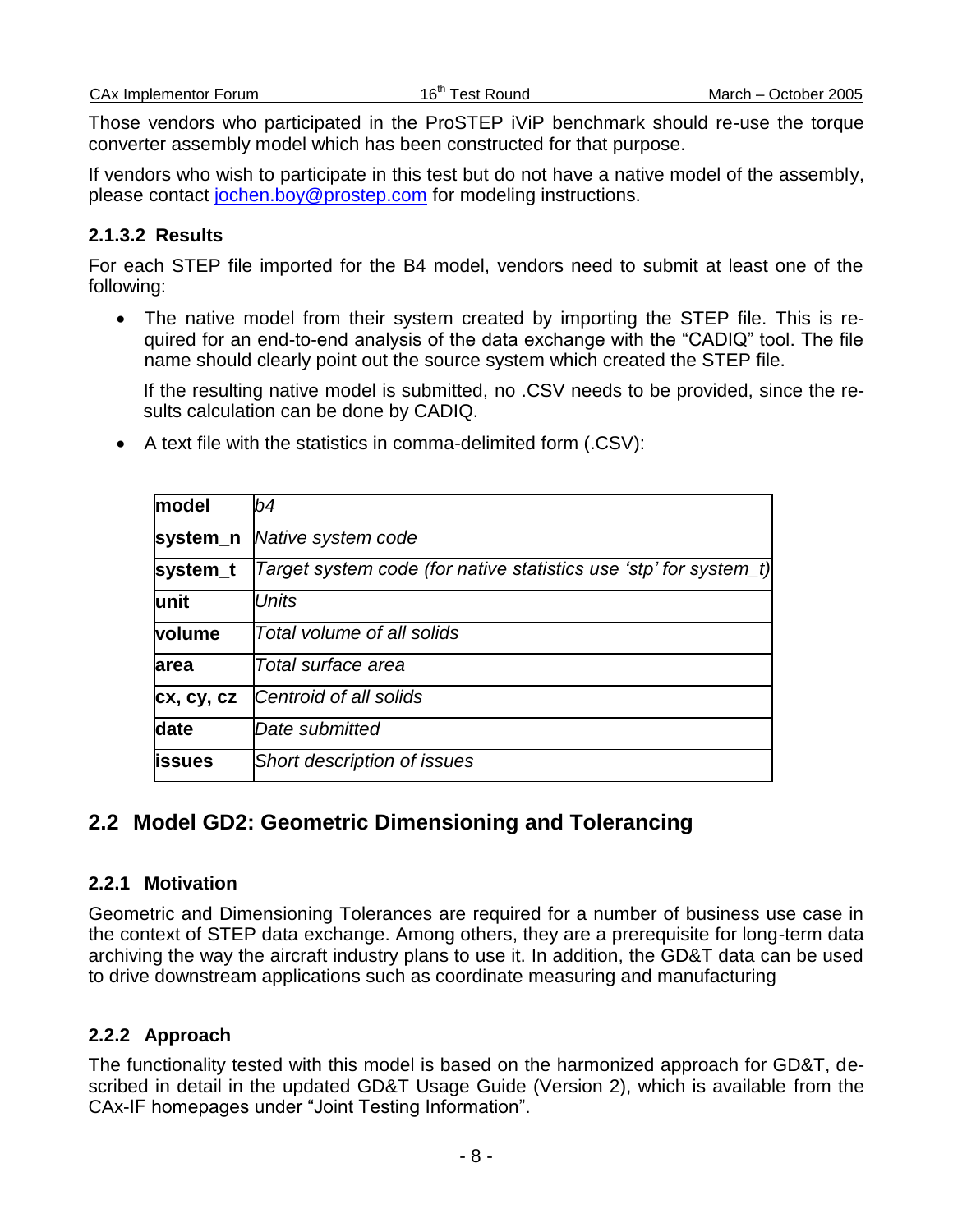#### **2.2.3 Testing Instructions**

- 1. Use inches for units.
- 2. Create a rectangular block at the origin with dimensions  $x = 4$ ,  $y=2$ ,  $z=1$ .
- 3. Remove two 1 inch diameter through holes parallel to the Z axis centered in the block. The centerlines of the holes are at  $(1, 1, 0)$  and  $(3.1.0)$
- 4. Assign Datum plane A to the top face, i.e. the XY plane where Z=1.
- 5. Assign Datum plane B to the side face, i.e., the XZ plane where Y=2.
- 6. Assign Datum C to the end face, i.e., the YZ plane where X=3.
- 7. Assign a position tolerance to the pattern of holes diameter of .01 referencing Datum C and B in that order of precedence. See below.



*Figure 2: Shape of the GD2 model*

8. Assign a perpendicularity tolerance of .01 on the top face (the same face as Datum A) referencing Datum B and Datum C in that order of precedence.

This should create a part with a solid model, one dimensional tolerance, one position tolerance, one perpendicularity tolerance and three datums as shown below.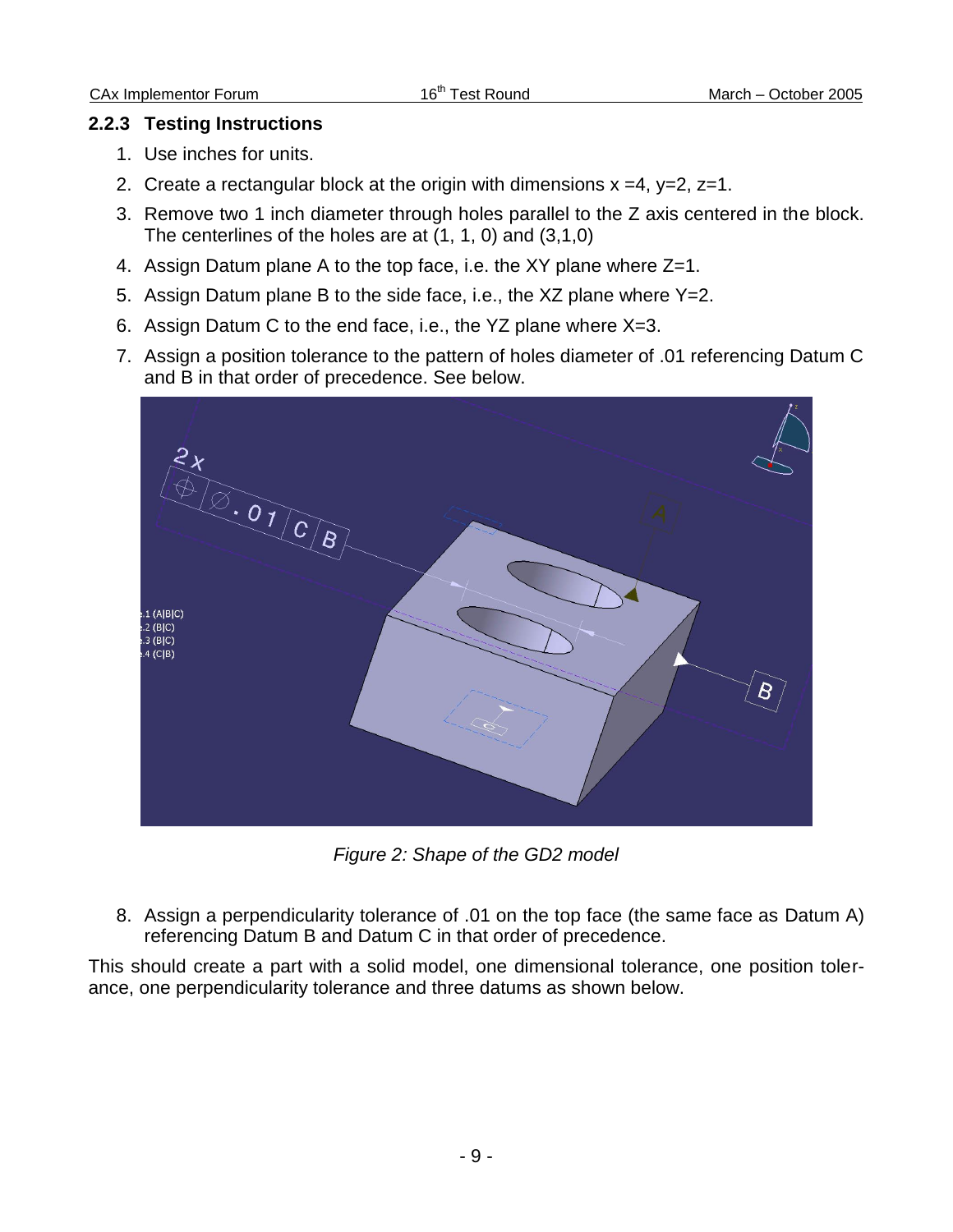

*Figure 3: The GD2 model shown with the feature tree*

### **2.2.3.1 Statistics**

With each STEP file processed for the GD&T model, vendors must include a text file with the statistics in comma-delimited form (.CSV):

| model          | gd2                                 |
|----------------|-------------------------------------|
| lunit          | <b>Units</b>                        |
| volume         | Total volume of all solids          |
| <b>area</b>    | Total surface area of all solids    |
| cx, cy, cz     | Centroid of all solids              |
| dim found      | The number of dimensions processed. |
| datum found    | The number of datums processed.     |
| tol_processed  | The number of tolerances processed. |
| date           | Date submitted                      |
| <b>lissues</b> | Short description of issues         |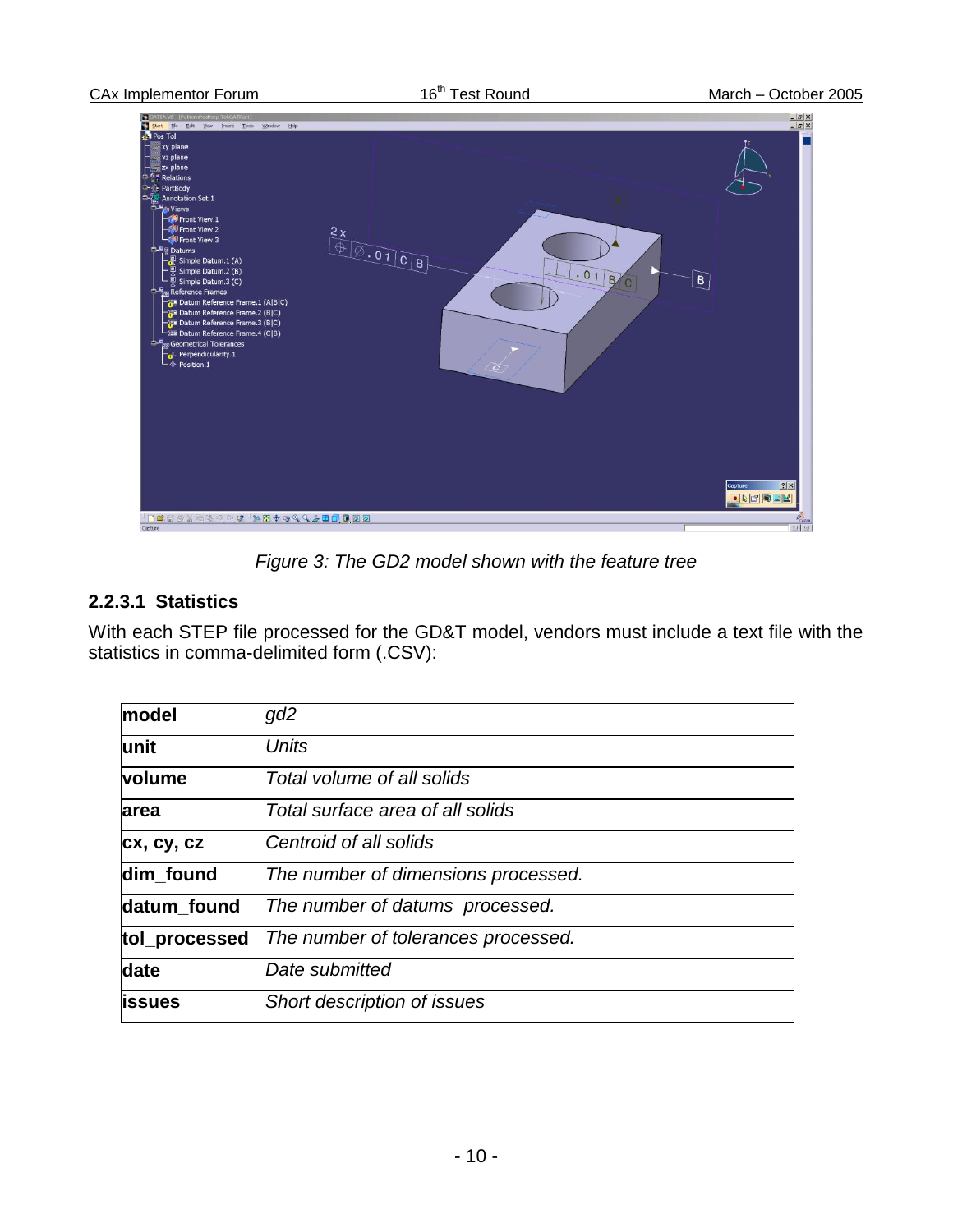### **2.3 Model DM1: Density and Material name**

#### **2.3.1 Motivation**

Up to now, it has not been possible to transfer different materials via STEP. On export, a consistent density for all parts is assumed.

The scope of this test is to provide a first approach to transfer density values (as real values) and material names (as strings). Using the density information, the center of geometry of a model can be distinguished from the center of gravity. The material name can be used to receive further information about that material from a database.

#### **2.3.2 Approach**

It has been agreed that within the CAx-IF, the "simple approach" for exchanging Material and Density information will be used, i.e. the respective values will be mapped as general properties of the part. This is seen as a capability for basic information exchange between CAD systems. This approach is reflected in the current version of the Material and Density Recommended Practices.

For completeness, the Recommended Practices have been updated to also include the "detailed approach", where the material is represented as a product, and the density is attached to it either as general property or material property. This detailed approach is harmonized with the PDM schema, resp. AP209.

The new Recommended Practice document can be found on the CAx-IF web sites at <http://www.cax-if.de/> and<http://www.cax-if.org/> under "Joint Testing Information".

#### **2.3.3 Testing Instructions**

The test model is based on a sub-assembly of the well-known AS1 model, i.e. one of the "Lbracket assemblies":



*Figure 4: Shape of the DM1 model*

This sub-assembly is composed of three individual parts, each of which should be assigned a different density and material name. Suggested values are: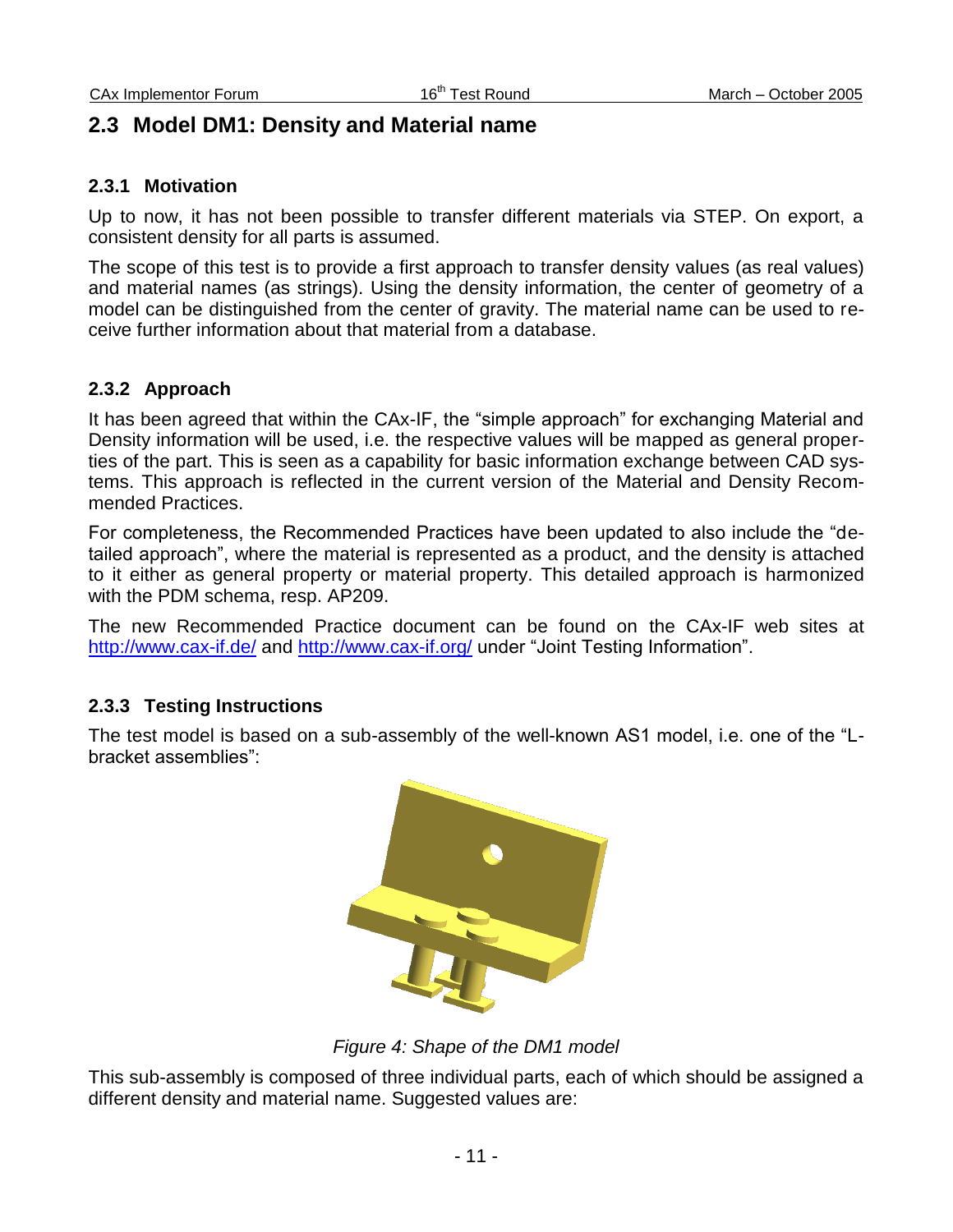| <b>Part</b> | <b>Density</b>  | <b>Material name</b>    |
|-------------|-----------------|-------------------------|
| l L-bracket | .160 $lb/cu$ in | AMS 4928; Titanium 6-4  |
| <b>Bolt</b> | .285 lb/cu in   | AMS 5613; Greek Ascoloy |
| <b>Nut</b>  | .297 lb/cu in   | AMS 5662; Inconel 718   |

Due to the different densities, the center of gravity will differ from the center of geometry. These coordinates, besides the transferred values for density and material, will be the focus of this test.

#### **2.3.3.1 Statistics**

With each STEP file submitted for the dm1 model, vendors must include a text file with the statistics in comma-delimited form (.CSV):

| model                       | dm1                                                                    |
|-----------------------------|------------------------------------------------------------------------|
| system_n                    | Native system code                                                     |
| system_t                    | Target system code (for native statistics use 'stp' for sys-<br>tem_t) |
| lunit                       | Units                                                                  |
| <b>volume</b>               | Total volume of all solids                                             |
| larea                       | Total surface area                                                     |
| geoX,<br>geoY,<br>geoZ      | Geometric centroid of all solids                                       |
| gravX,<br>vY, gravZ         | gra-Center of gravity for all solids                                   |
| densityLB,<br>densityBolt   | densityNut, Density values for the three parts                         |
| materialLB,<br>materialBolt | <b>materialNut,</b> Material names for the three parts                 |
| date                        | Date submitted                                                         |
| <b>lissues</b>              | Short description of issues                                            |
|                             |                                                                        |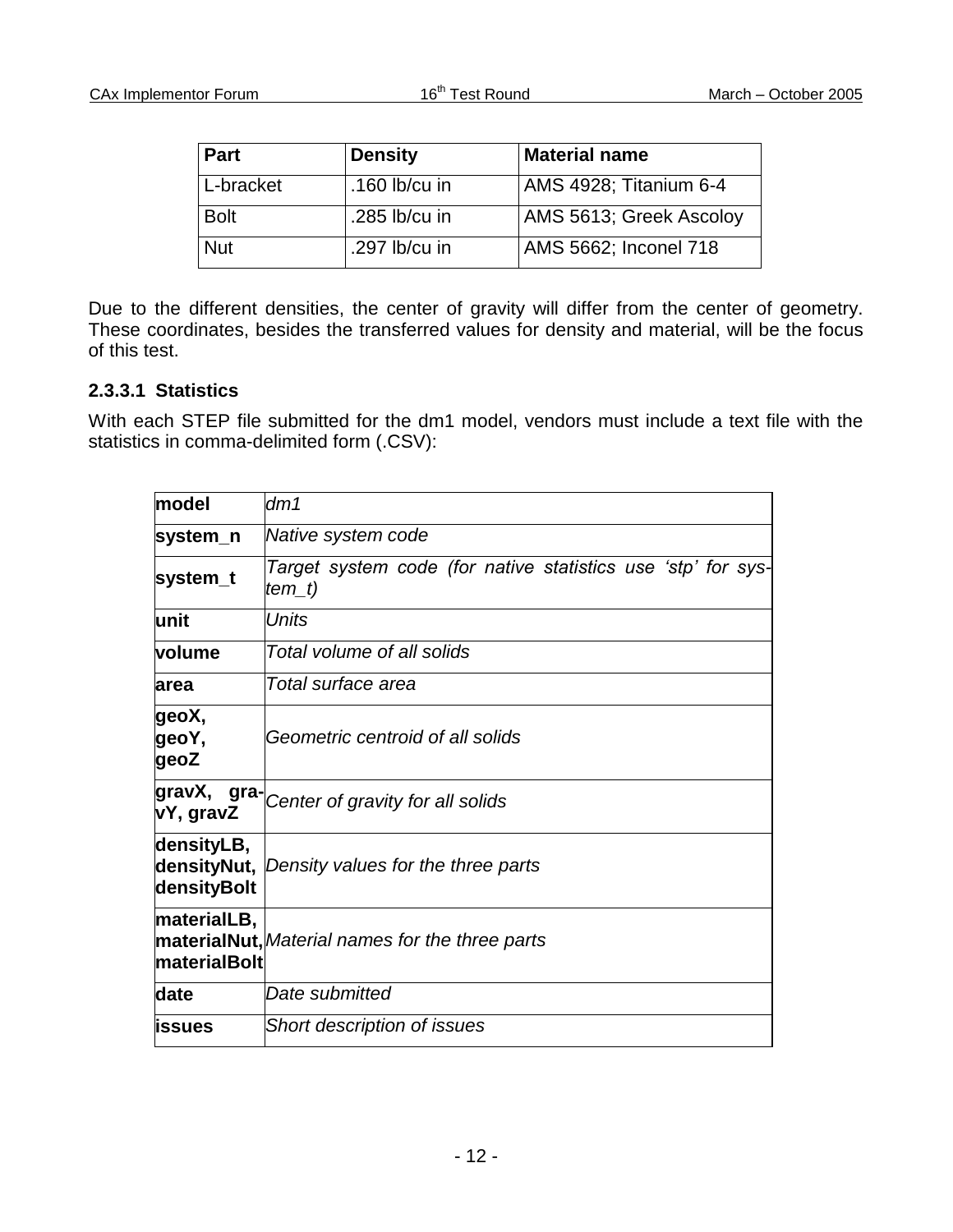## **2.4 Model K1 : Surface Model with Validation Properties**

#### **2.4.1 Motivation**

Previous findings indicated that the exchange of surface models may need some enhancement. To take into account the latest issue resolution processes in the CAx-IF, and to give new participants a chance to measure their improvements, this model is tested again.

#### **2.4.2 Approach**

The STEP files should be exported in **AP203e2** format, including Geometric Validation Properties for Surface Models as described in the draft updated Recommended Practices for GVP, which are available in the "Member Area" of the CAx-IF internet homepages.

The reason for this test is that inconsistencies have been found in the definition of where to attach the GVP information to surface models, since there are several ways to do it. For details please the draft Recommended Practices mentioned above.

#### **2.4.3 Testing Instructions**

#### **2.4.3.1 Model construction**



*Figure 5 : Shape of the K1 model.*

The detailed modeling instructions are available as PDF document from the member areas of the CAx-IF web sites, <http://www.cax.if.de/secure/> and<http://www.cax-if.org/secure/>, under 'Information on Round4J of Testing'. It has been agreed that only topologically bounded surface models shall be exchanged

There are several degrees of freedom when implementing this test case:

 The first point is how two construct the model according to Theorem's test suite. There are two approaches (sweeping/revolving vs. union/intersection). Vendors may choose the approach which fits best with their system capabilities, the model should be constructed only once.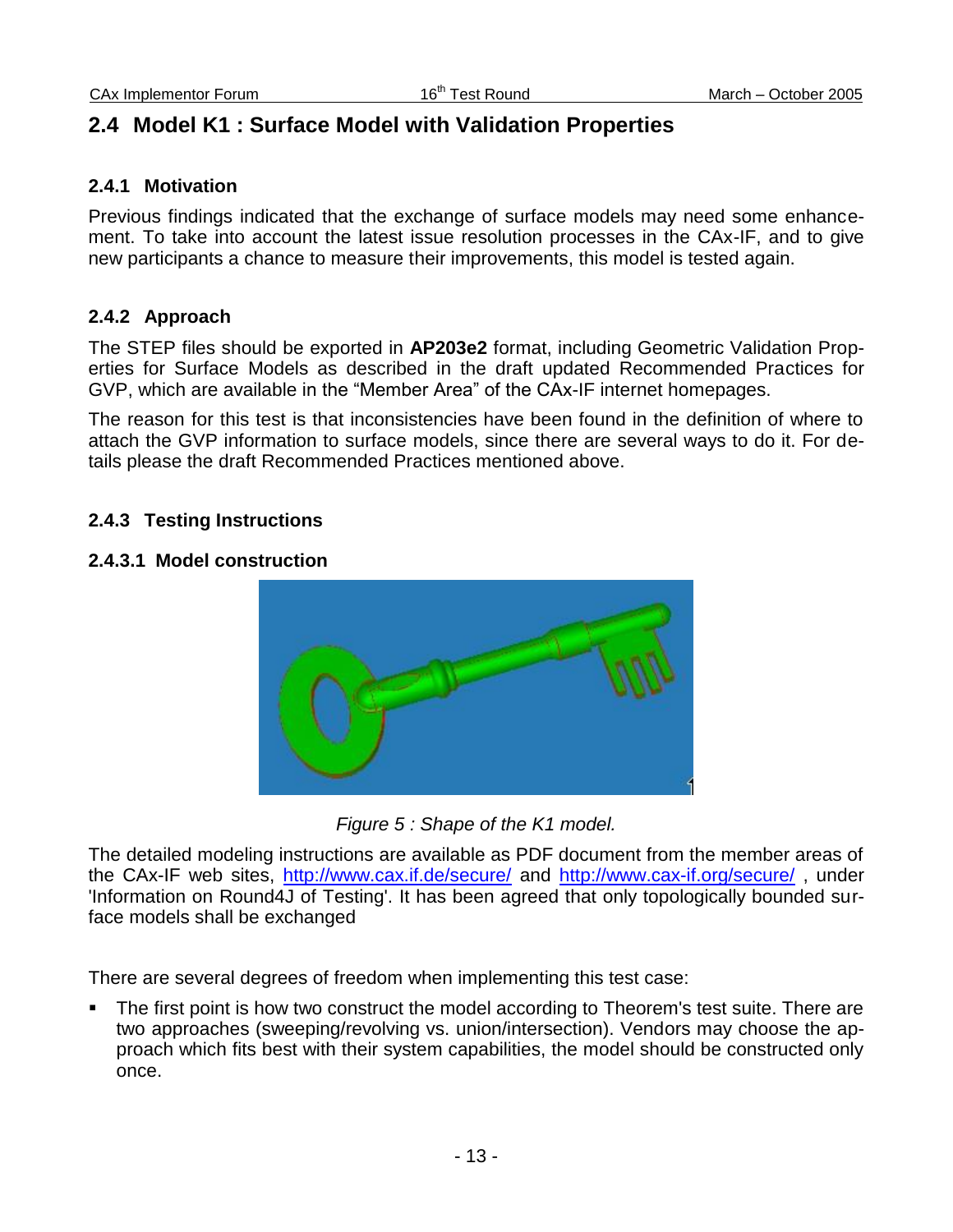The next point is how to downgrade the model. It has been agreed that any number of shells is allowed. The information how many shells are used will be collected with the native stats, but will not be an exchange success criteria.

#### **2.4.3.2 Statistics**

With each STEP file submitted for K1, vendors must include a text file with the stats in comma-delimited form (.csv):

| model                                             | k1                                                                                                               |
|---------------------------------------------------|------------------------------------------------------------------------------------------------------------------|
| system_n                                          | Native system code                                                                                               |
| system_t                                          | Target system code (for native stats use 'stp' for system_t)                                                     |
| lunit                                             | Units                                                                                                            |
| <b>shells</b>                                     | Number of shells in the model (not a success criteria).                                                          |
| larea                                             | Total surface area (wetted)                                                                                      |
|                                                   | validation area <i>Total surface area as received via the GVP capability</i>                                     |
| valid_area                                        | pass/fail – if the instantiation of the 'area' property is con-<br>forming the GVP Recommended Practices         |
| cx, cy, cz                                        | Center of area                                                                                                   |
| validation_cx,<br>validation_cy,<br>validation cz | Center of area as received via the GVP capability                                                                |
| valid_cent                                        | pass/fail – if the instantiation of the 'center of area' property<br>is conforming the GVP Recommended Practices |
| date                                              | Date submitted                                                                                                   |
| <b>issues</b>                                     | Short description of issues                                                                                      |

## **2.5 Joint Test case with AP209 (EA) Group**

#### **2.5.1 Motivation**

Since the number of APs used in every day data exchange is constantly increasing, the subject of AP interoperability is of growing interest. The focus of this test is on extracting the geometry (design shape) from a 209 file and converting it to an AP203 or AP214 detail/part or assembly.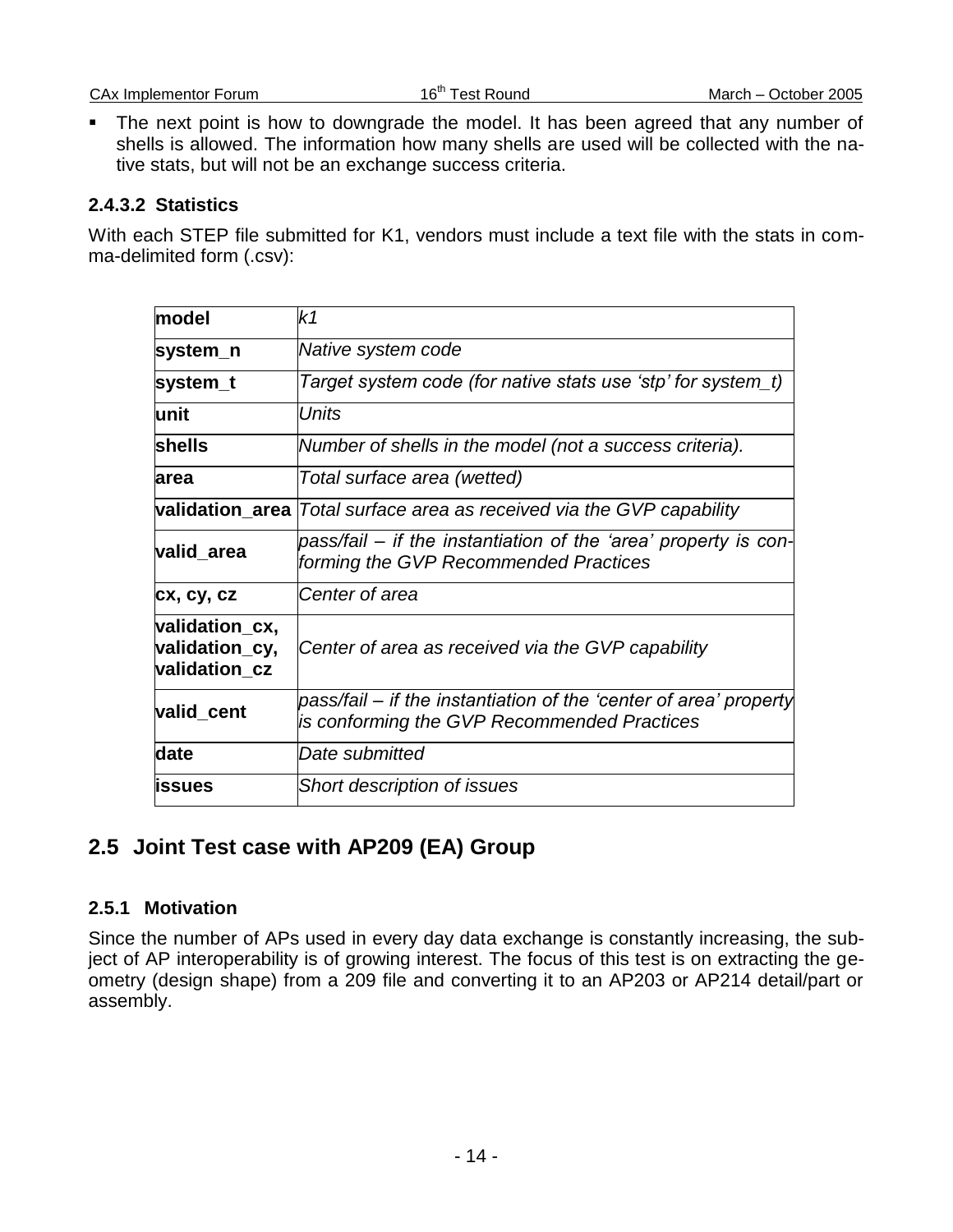### **2.6 Import of old STEP and Native Files**

#### **2.6.1 Motivation**

In the light of the Long-Term Archiving (LOTAR / LTDR) efforts, the goal is to get an idea of how old CAD models behave when they are being imported into the current versions of the respective systems. The CAx-IF with its extensive file archives, which, including preceding activities, reach back as far as ten years, offers the chance to import both the native model and the STEP file originally created from it.

#### **2.6.2 Testing Instructions**

All participating vendors are asked to import the old STEP files provided in the file vault in the member area of the CAx-IF homepage, and report their findings. The basic set of target statistics (see Production Models, section 3.3.2, below) is welcome.

All vendors maintaining STEP processors for the originating system of the old native model are asked to try and import the old part into their system and report their findings.

## **3.0 Production models: PM14**

### **3.1 Motivation**

In an attempt to test the STEP processors on real world models, the CAx Implementor Forum will be testing production parts in this round and future rounds of CAx-IF testing. These production models are characteristic for components and assemblies that are encountered in the aerospace and automotive industries. PDES, Inc. and ProSTEP member companies and vendors have supplied these models.

### **3.2 Approach**

Testing of Production Models focuses mainly on data quality, not on specific functionalities. Assemblies should therefore be exported as a single STEP file. Vendors are encouraged to include (extended) validation properties as far as supported. The file format should be either AP214-IS or AP203e2.

All source system native models and STEP files will be analyzed for data quality by the "CADIQ" developers. STEP syntax and structure will be checked by the CAx-IF facilitators. In order to enable an end-to-end analysis of the data exchange, all vendors importing Production Model STEP files are asked to submit the resulting native model from their system along with or instead of the target statistics.